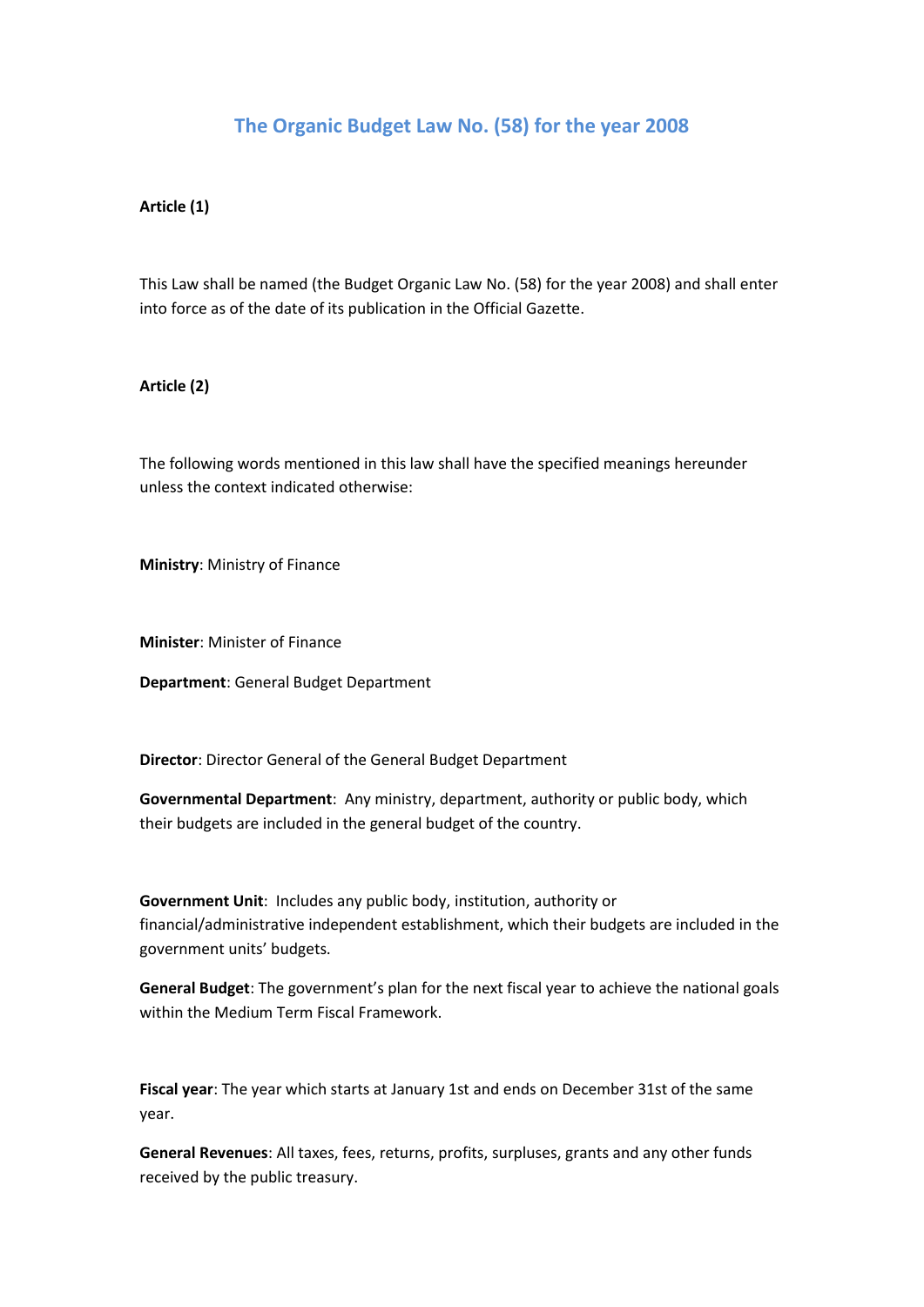**Public Expenditure**: All amounts allocated for governmental departments (ceilings) to finance their current and capital expenditure items according to the annual general budget law.

**Expected results**: The benefits expected to be achieved from the public expenditures.

**Medium-term Fiscal Framework**: The government fiscal plan and policy in the medium term based on the expectations of the national economy and based on number of platforms, hypothesis and the key economic indicators' expectations.

**Medium-term Expenditure Framework**: The government detailed public expenditure plan expected for the governmental departments within the medium term.

**Manpower Tables**: The tables which contain the number of jobs, their titles, grades and/or salaries of the governmental departments and units in accordance with the provisions of the applicable legislations.

# **Article (3)**

A. A department shall be established and named (The General Budget Department) and attached to the minister.

B. Director shall be appointed by a decision of the Council of Ministers upon the recommendation of the Minister.

**Article (4)** 

The department shall be responsible for the following tasks and responsibilities:

A. Preparing the country's general budget.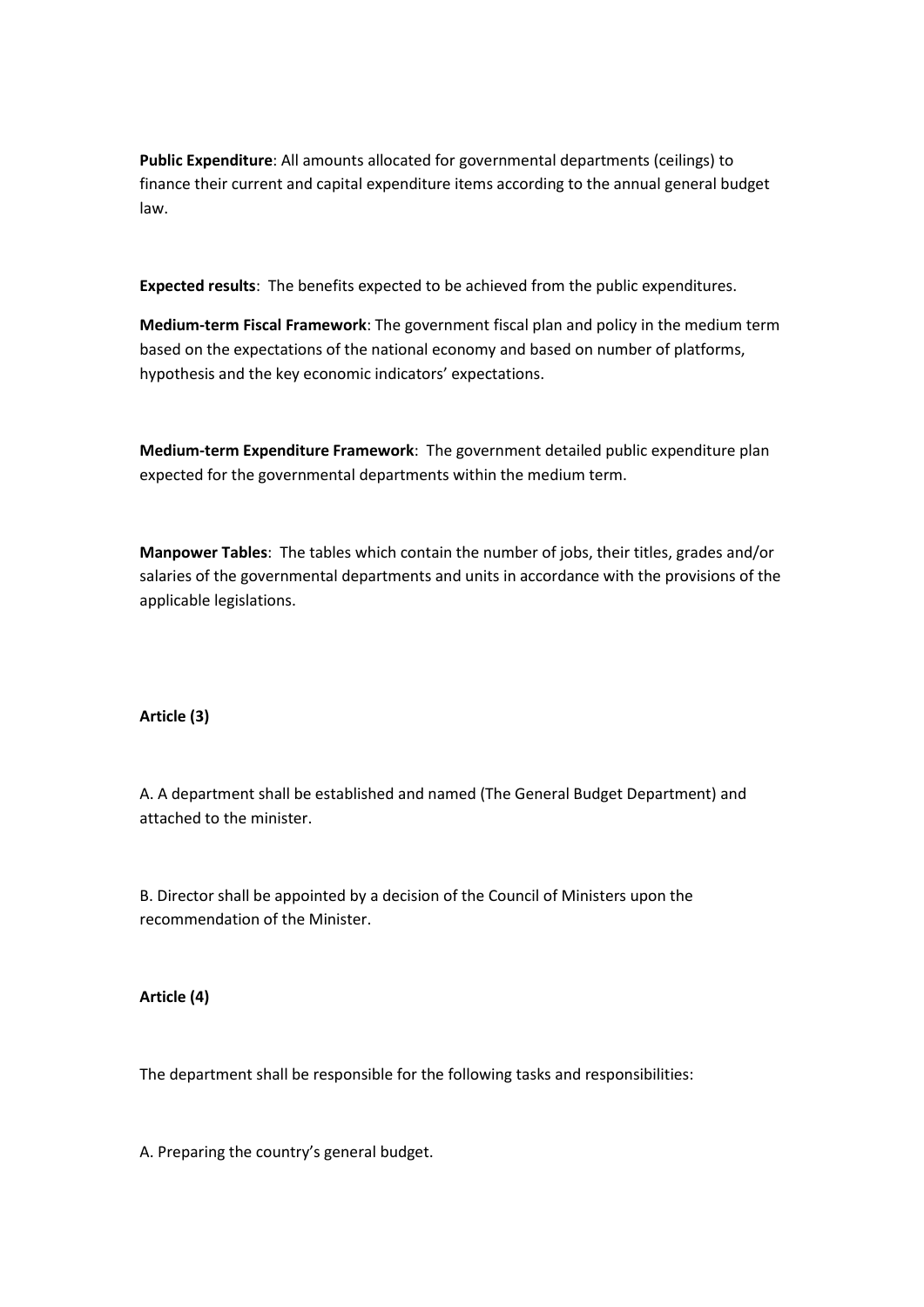B. Preparing the government units' budgets.

C. Preparing Manpower Tables and regulations for the governmental departments and units with coordination with the Civil Service Bureau and the competent authorities in accordance with the effective laws and regulations.

D. Allocating the financial appropriations to execute the country's public policy according to the priorities to achieve the distribution of the development benefits and gains on all the kingdom's governorates.

E. Prepare a detailed statement of the important operations to approve the general budget and the government units' budgets provided that a specified time is determined to each operation where the final approval of the general budget and the government units' budgets shall be obtained before the first day of January of each year.

F. Follow-up the performance evaluation of the departments and government units programs, projects, and activities to ensure the achievement of the expected results efficiently and effectively to reach their goals

G. Provide an opinion about the draft legislations that have financial implications through the stages of approval.

H. Provide financial consultation to the departments and government units in the financial matters and any other issues related to the department's tasks.

I. Provide recommendations on the final financial statements related to all governmental units to the Council of Ministers before their approval.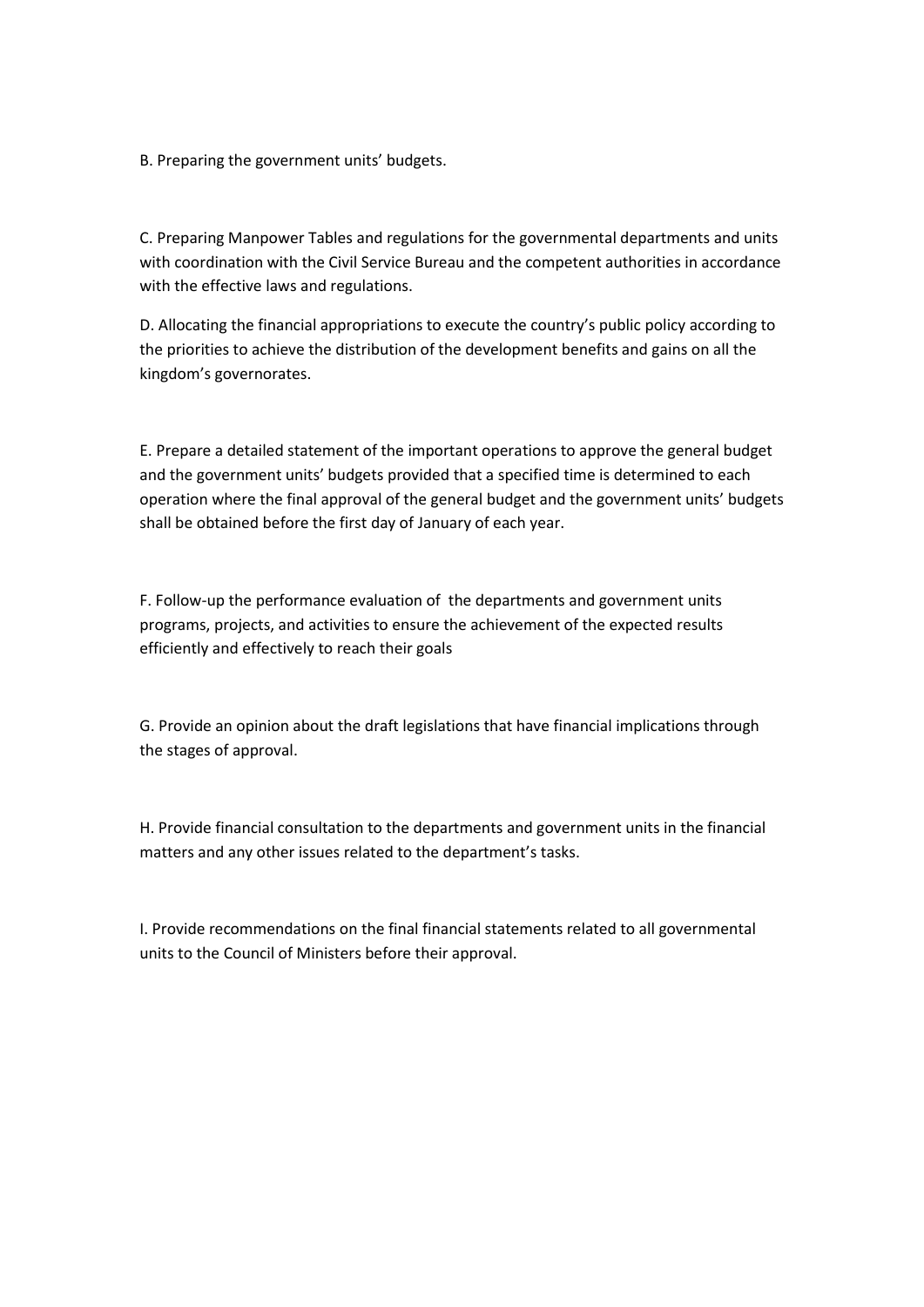#### **Article (5)**

It is for the department in order to accomplish its tasks to:

A. Revise the financial allocations requests, which all governmental departments and units submit, by reducing, increasing, collecting, comparing or reviewing these requests to ensure that the allocations' requests conform to the kingdom's public policy.

B. Request the necessary information and data from all the governmental departments and units related to the objectives, programs, projects, and activities, and financing them.

C. Delete the unnecessary duplications in the programs and financing between the governmental departments and units.

D. Audit all programs, projects and activities that require allocations in order to verify their priorities, feasibility and how they relate to one another.

E. Review all the financial documents, correspondences and records of any governmental department or unit.

F. Control the process of executing the general budget and the governmental units' budgets and issue periodical reports regarding the follow-up, analysis and evaluation.

G. Review the public universities & municipalities budgets and any other governmental institutions and provide an opinion regarding the same.

#### **Article (6)**

An advisory Board shall be formed, comprising the Minister of Finance, Minister of Industry & Trade, Minister of Planning and International Cooperation and the Governor of the Central Bank of Jordan, Head of Audit Bureau, and the Director General to express opinion about the dimensions of the General Budget and governmental units' budgets, as well as their compliance with the national priorities.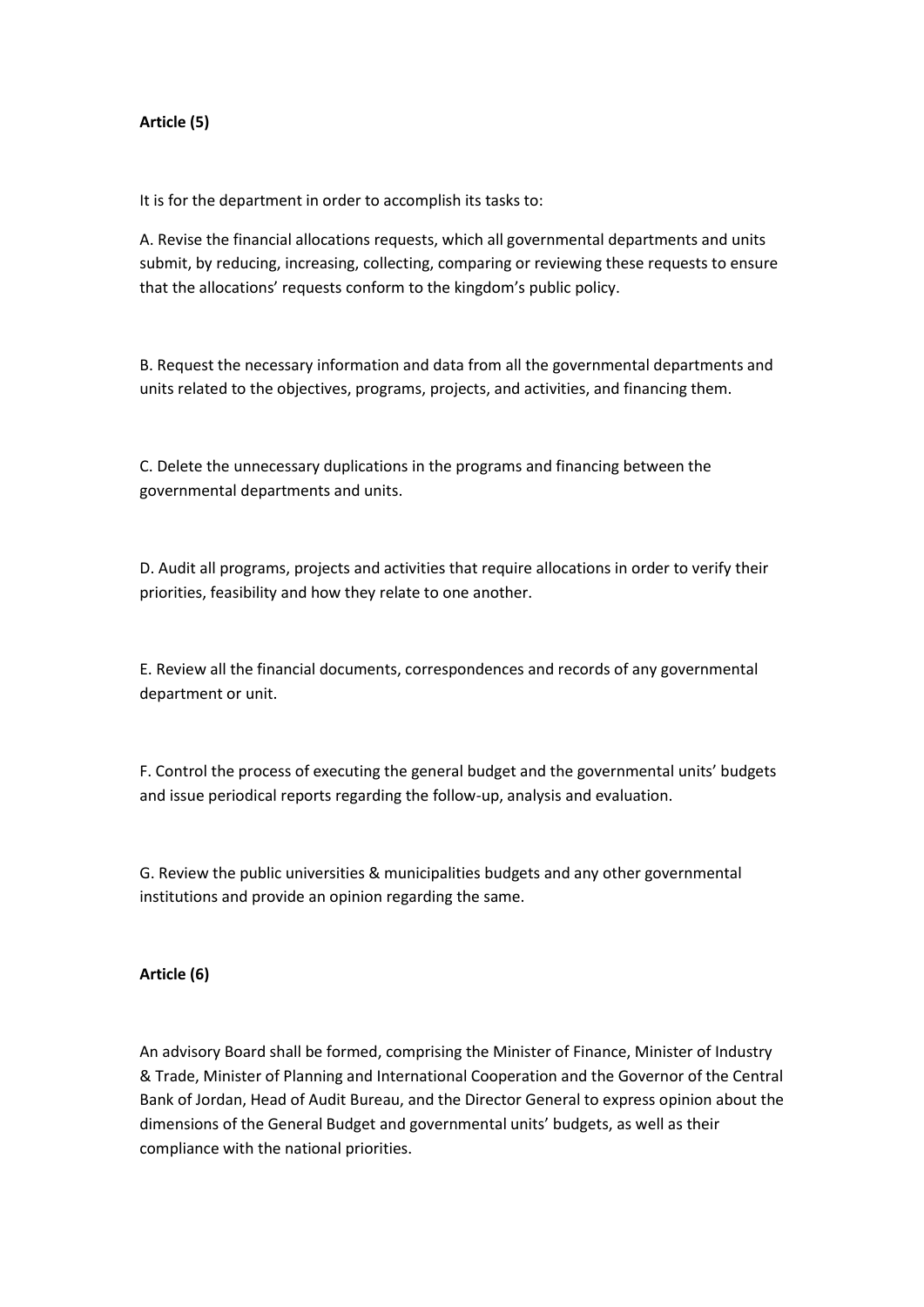## **Article (7)**

The Ministry, in cooperation with the Department, shall prepare the Medium-term Fiscal Framework, which the general budget preparation process requires.

#### **Article (8)**

The annual general budget law should include the following:

A. The General budget speech, which includes a brief description of the Medium-term Fiscal Framework and a brief explanation of the proposed government proposed programs, objectives, and their expected results, in addition to their consistency with the national objectives and priorities.

B. Provisions that ensure the best execution of the annual general budget law.

C. A summary of each chapter in the budget, including the vision, mission and the strategic objectives which the governmental department is seeking to achieve within the medium term, in addition to the programs, projects and activities that achieve these objectives and the performance measurement indicators for the monitoring and evaluation purposes.

D. A table for the general budget summary, which includes the public revenues, public expenditure and the financing budget for budget year.

E. A table showing the total estimated public revenue allocated for the governmental departments in the budget's year distributed according to the various chapters of the public revenue.

F. A table showing the total appropriations allocated for the governmental departments in the budget year according to the chapters.